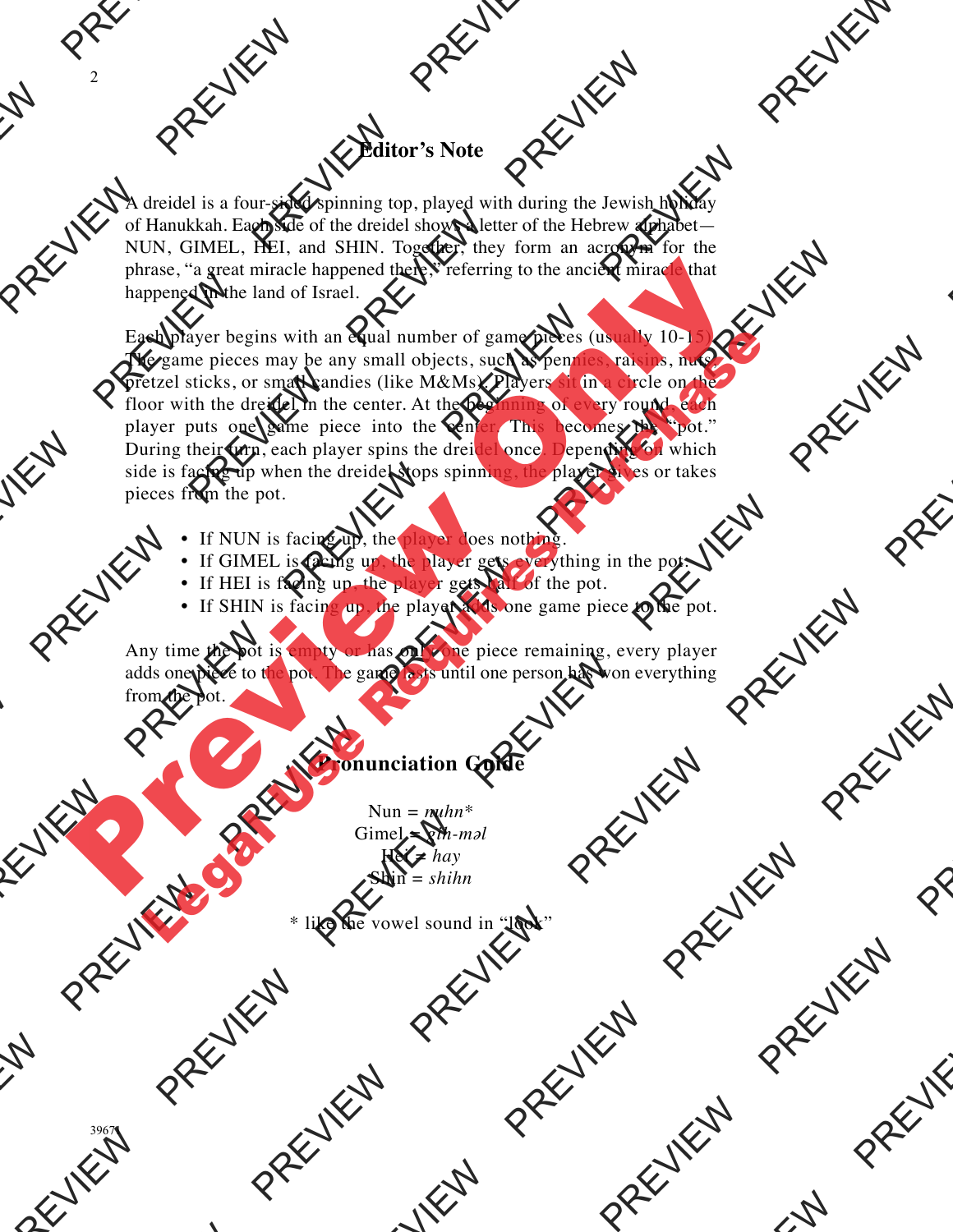## **NUN, GIMEL, HEI, SHIN**

**(A Dreidel Song)**

for 2-part voices and piano with optional SoundTrax CD<sup>\*</sup>

*Words by* **LINDA MARCUS**

*Music by* **VICKI TUCKER COURTNEY**



\* SoundTrax CD available (39672).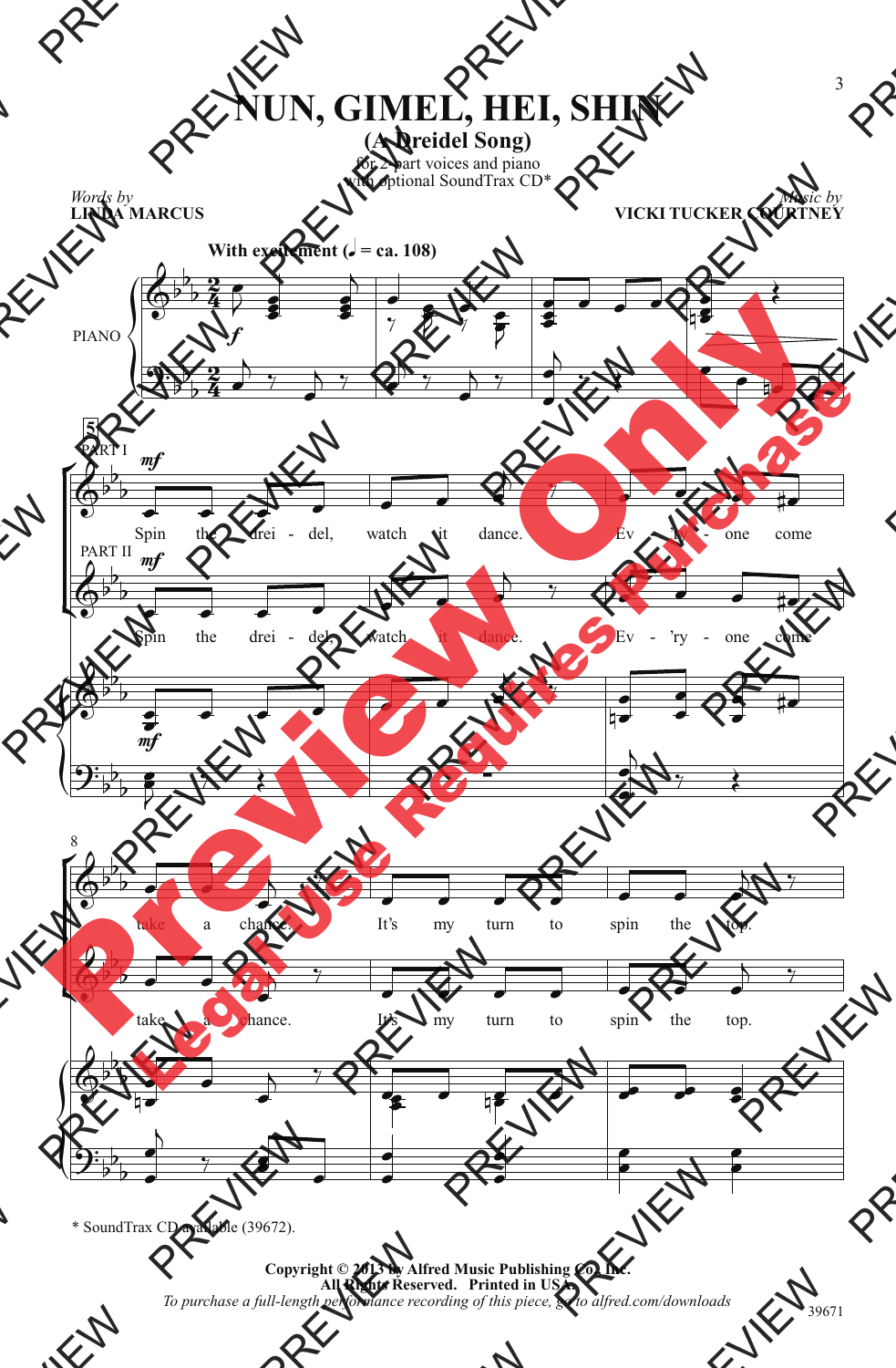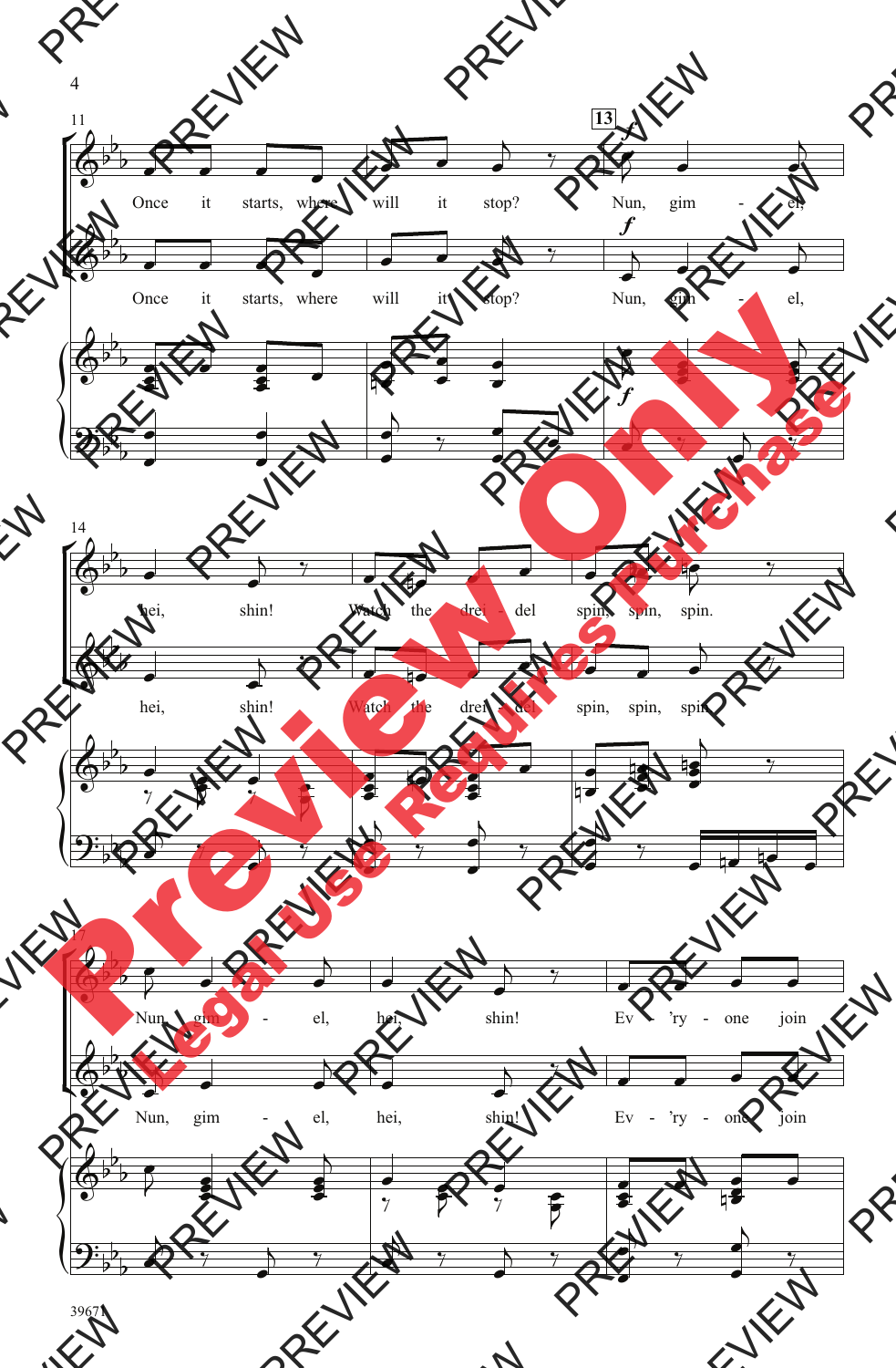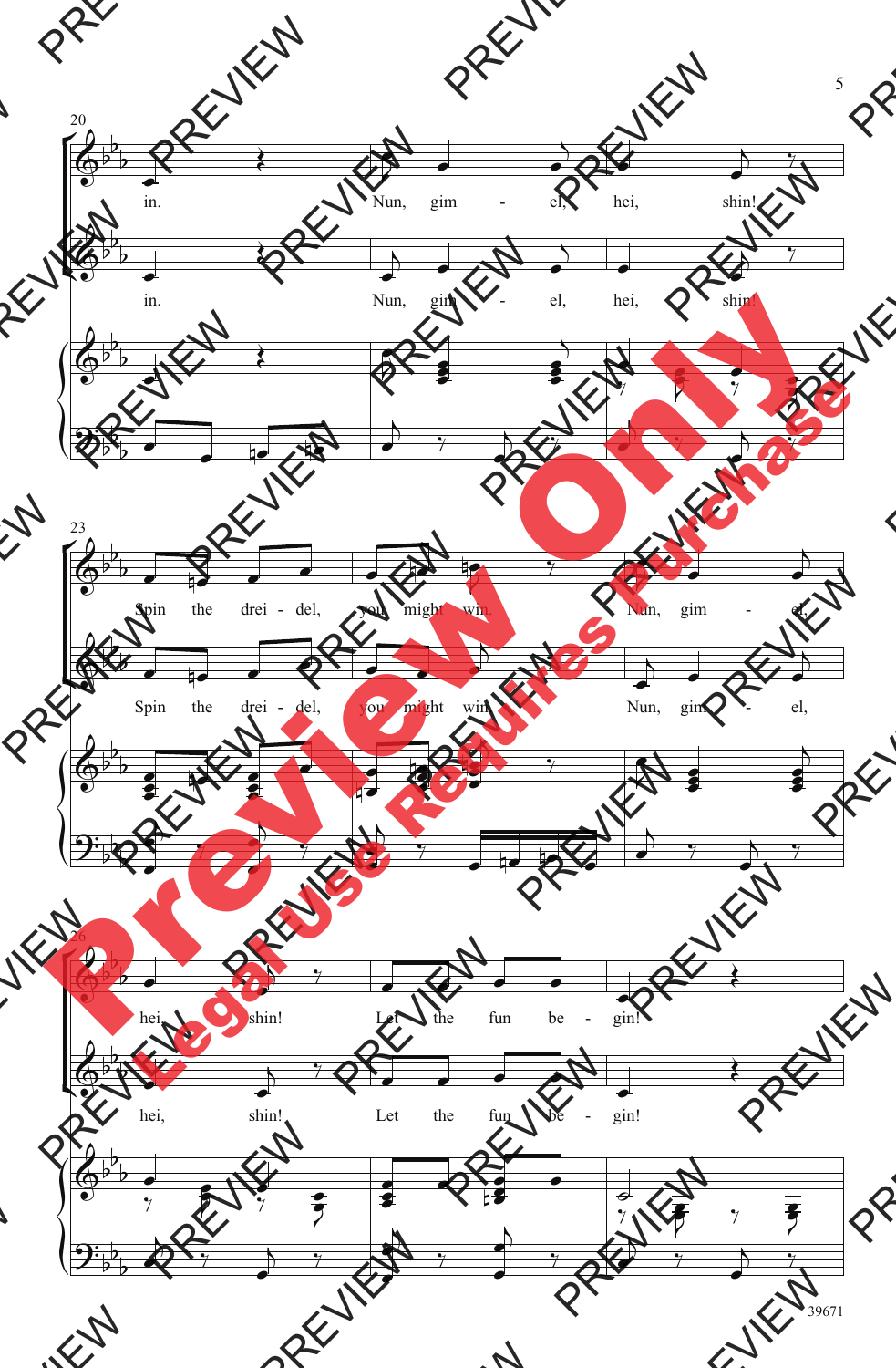

6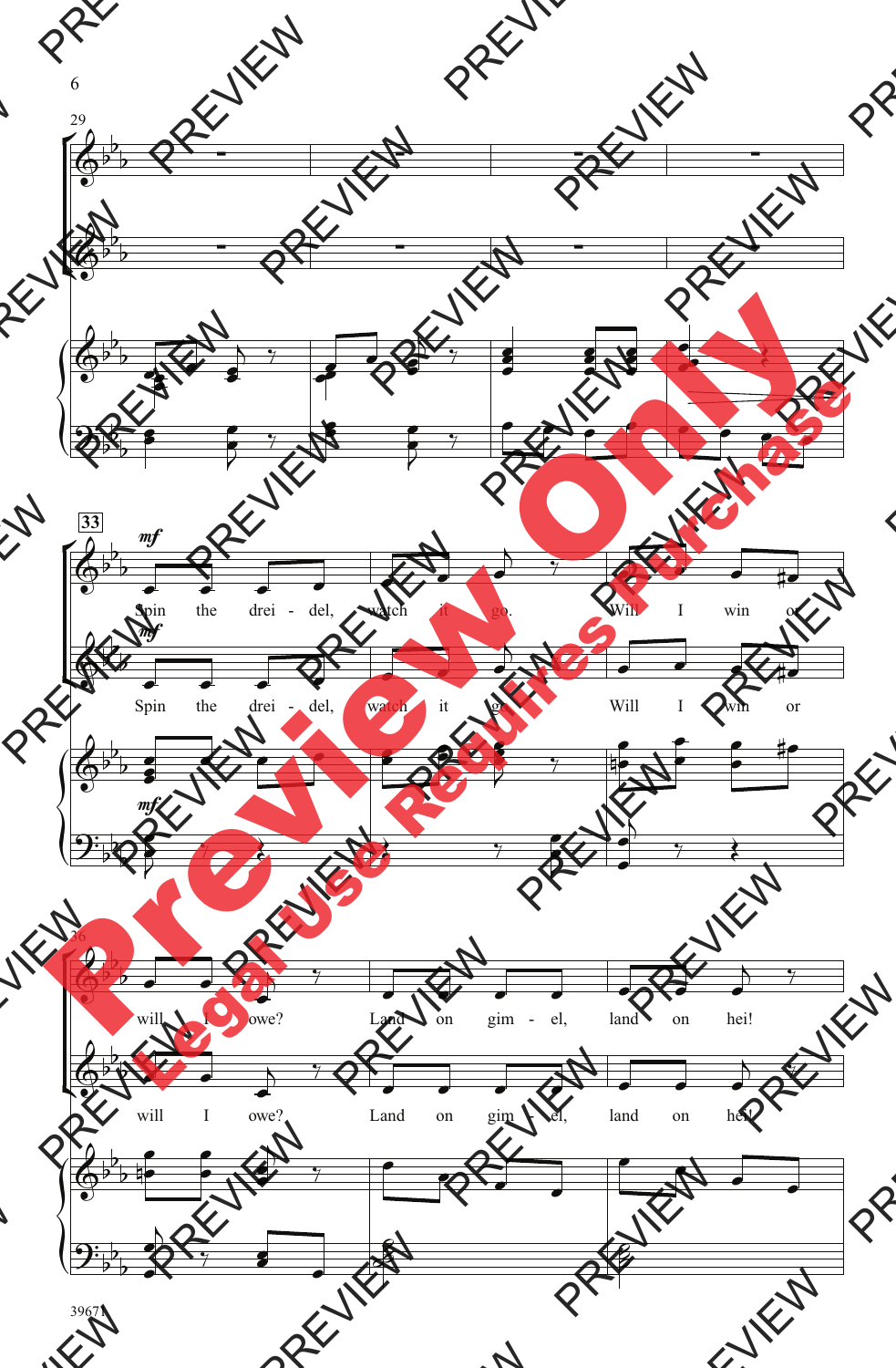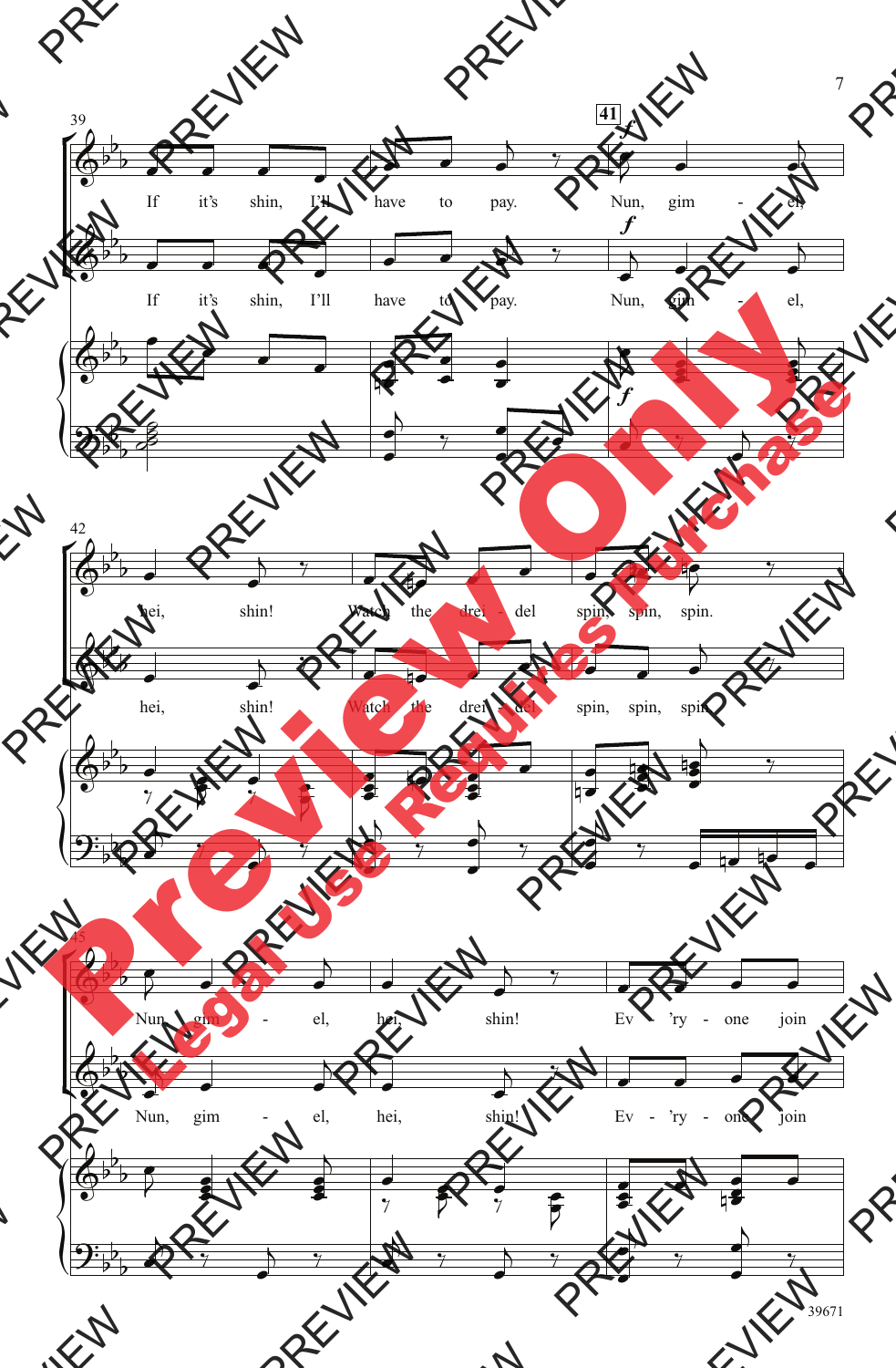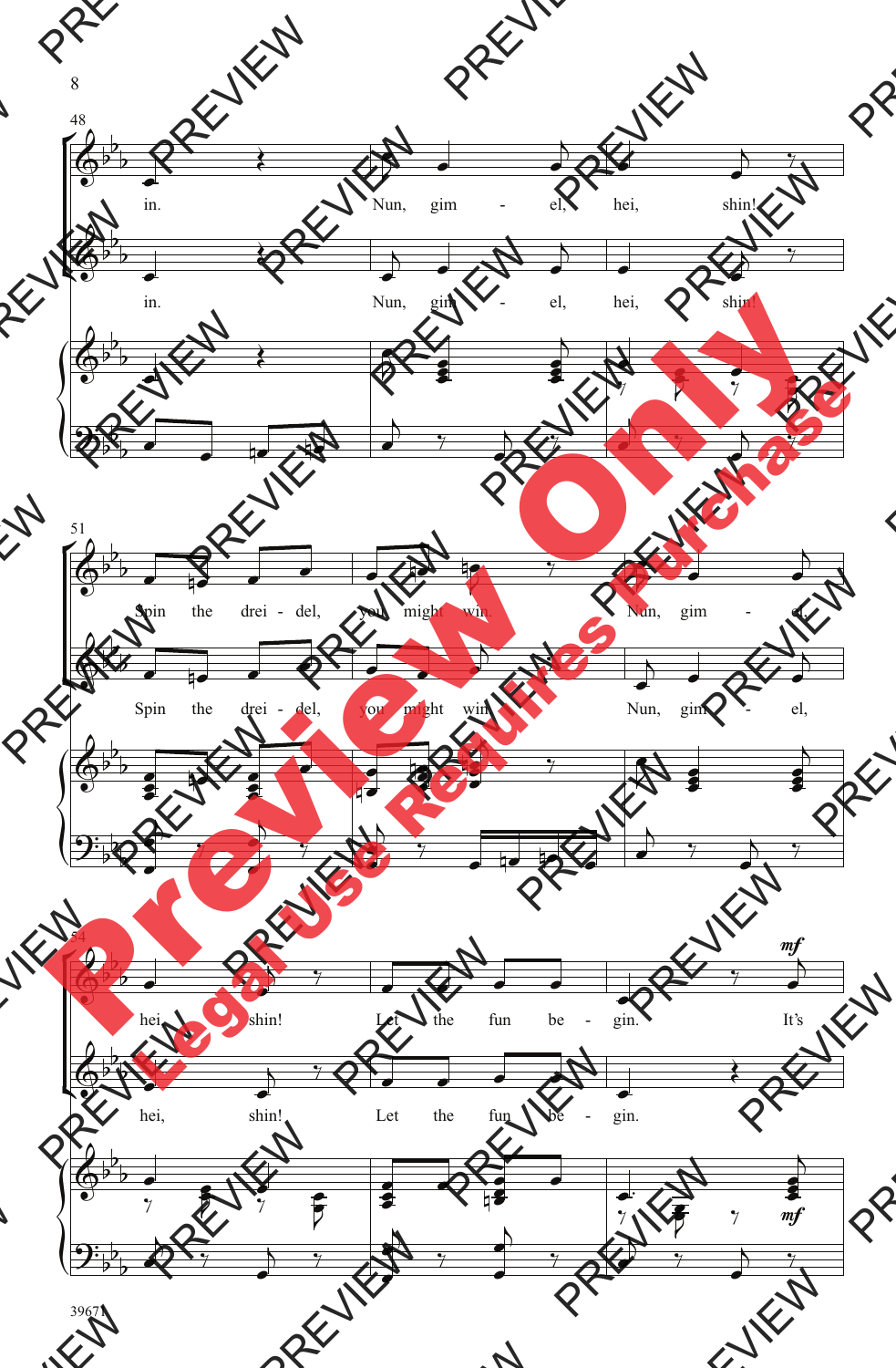

39671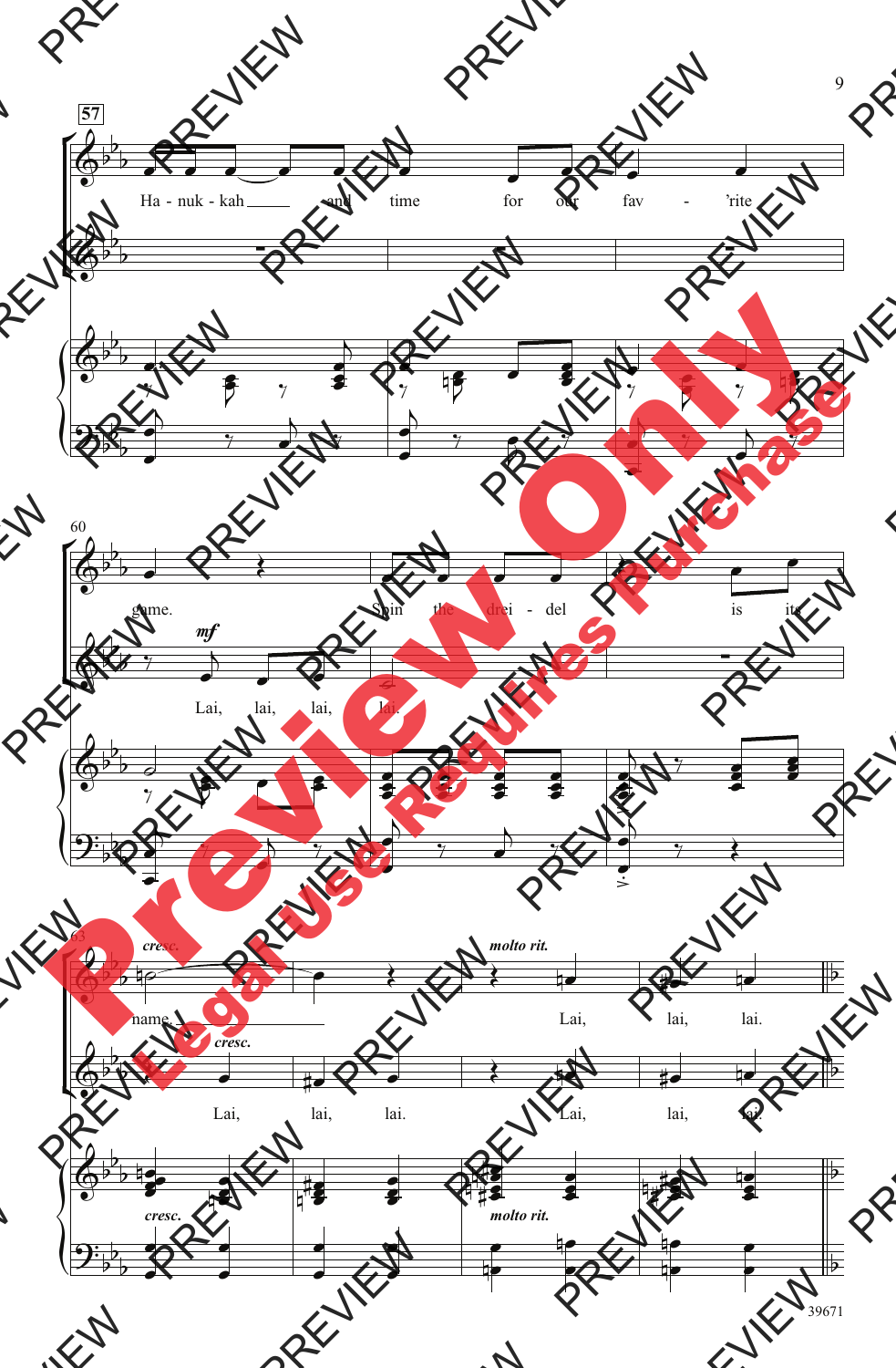